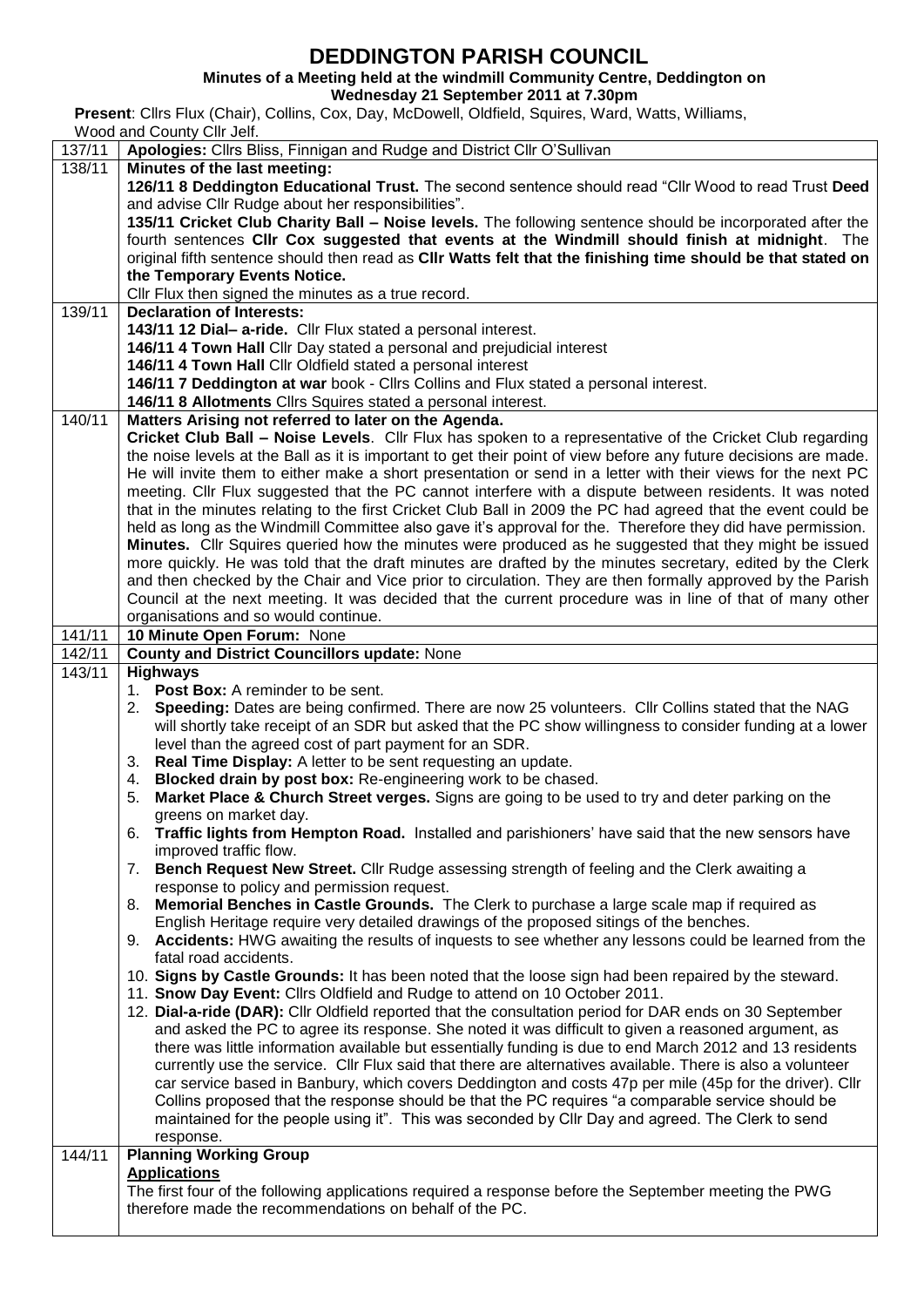|                                   | 11/01198/F Glenthorne Hopcroft Lane Deddington OX15 0TD. Application for a single storey rear                    |  |  |  |  |
|-----------------------------------|------------------------------------------------------------------------------------------------------------------|--|--|--|--|
|                                   | extension to create a breakfast area alongside the existing kitchen and a playroom alongside existing utility    |  |  |  |  |
|                                   | room. Concerns about the double doors in the playroom to the side elevation. CDC has been asked that             |  |  |  |  |
|                                   | consideration is given to replace these doors with a normal size window but the PC made no objection.            |  |  |  |  |
|                                   | 11/00150/TCA Five Day Notice Peartree Cottage St Thomas Street Deddington Fell 1 x Pear Tree on                  |  |  |  |  |
|                                   | the grounds of safety. Approval came in the same envelop as application so PC had no chance to                   |  |  |  |  |
|                                   | reply but would hope that a new pear tree will be planted at some point in the future.                           |  |  |  |  |
|                                   | 11/00154/TCA The Homestead Goose Green Deddington. Fell 1 x Fir Tree in rear garden. No objection.               |  |  |  |  |
|                                   |                                                                                                                  |  |  |  |  |
|                                   | 11/00791/F Greencourts Earls Lane Deddington (NB Revision of plans discussed at July Meeting)                    |  |  |  |  |
|                                   | Convert and extend existing house to create 3 dwellings. PWG believes these revised plans answer all             |  |  |  |  |
|                                   | previous objections and can see no planning grounds on which to object. The PC has therefore made no             |  |  |  |  |
|                                   | objection but asked that a condition be included so that no further extensions be permitted and that any car     |  |  |  |  |
|                                   | parking spaces must not be converted for any other purpose. Cllr Squires questioned why the Cllrs had not        |  |  |  |  |
|                                   | been involved in the decision as it had previously been a controversial application and that the usual           |  |  |  |  |
|                                   | procedure required consultation with all Cllrs. Cllr Day said that he had not been aware of this but would in    |  |  |  |  |
|                                   | future ensure that any controversial applications are shared with all Cllrs. Cllr Flux reminded the council that |  |  |  |  |
|                                   |                                                                                                                  |  |  |  |  |
|                                   | on this occasion all of the original concerns had been dealt with.                                               |  |  |  |  |
|                                   |                                                                                                                  |  |  |  |  |
|                                   | 11/00175/TCA Craxton Castle End Castle Street Deddington. Horse Chestnut Crown reduce by one                     |  |  |  |  |
|                                   | third. No objection. NB Approved before PC has replied see below.                                                |  |  |  |  |
|                                   | 11/001261/F & 11/01262/LB Horsefair Cottage, Horsefair Deddington. Single Rear extension and                     |  |  |  |  |
|                                   | internal alterations to layout. No objection but work should be subject to recommendations from the              |  |  |  |  |
|                                   | Cherwell conservation officer and conditions included in regard to types of materials used.                      |  |  |  |  |
|                                   | 11/01239/F Orchard Bank Goose Green Deddington. Extension of existing platform and erection of                   |  |  |  |  |
|                                   | veranda over. No objection.                                                                                      |  |  |  |  |
|                                   | 11/01075/F Hempton House Snake Hill Lane Hempton. Erect new stable block and creation of new                     |  |  |  |  |
|                                   |                                                                                                                  |  |  |  |  |
|                                   | access track. PC objects on the grounds that this is back fill development and also objects to the creation of   |  |  |  |  |
|                                   | an entrance and access track from the Hempton Road due to highway safety and traffic volume concerns.            |  |  |  |  |
|                                   | However, if planning is approved the PC asks that conditions are applied restricting the use of the stables      |  |  |  |  |
|                                   | so that there can be no future change of use; and also that the 30 mile an hour speed limit be extended to       |  |  |  |  |
|                                   | include this development.                                                                                        |  |  |  |  |
|                                   | 11/01243/LB Corner House High Street Deddington. Various internal and external works. No objection               |  |  |  |  |
|                                   | but would expect the works to be overseen and approved by Cherwell conservation officer.                         |  |  |  |  |
|                                   | <b>Approvals</b>                                                                                                 |  |  |  |  |
| 11/00150/TCA As above application |                                                                                                                  |  |  |  |  |
|                                   |                                                                                                                  |  |  |  |  |
|                                   |                                                                                                                  |  |  |  |  |
|                                   | Application for preliminary consent to supply pharmaceutical services from premises in the village of            |  |  |  |  |
|                                   | Deddington by Miss Rashda Perveen has been approved by Thames Valley Primary Care Trust                          |  |  |  |  |
|                                   | 11/00154/TCA The Homestead Goose Green Deddington                                                                |  |  |  |  |
|                                   | 11/00175/TCA Craxton Castle End Castle Street Deddington                                                         |  |  |  |  |
|                                   | 11/00930/LB & 11/00929/F Manor Farm House Main Street Clifton                                                    |  |  |  |  |
|                                   | Correspondence                                                                                                   |  |  |  |  |
|                                   | Northampton CC Notification to adjacent parishes regarding Northamptonshire Minerals and Waste                   |  |  |  |  |
|                                   |                                                                                                                  |  |  |  |  |
|                                   | Development Framework adopted document is available on                                                           |  |  |  |  |
|                                   | http://www.northamptonshire.gove.uk/en/councilservices/Environ/planning/policy/minerals/Pages/ContMana           |  |  |  |  |
|                                   | ge.aspx                                                                                                          |  |  |  |  |
|                                   | Mr & Mrs P J Smith sent a copy of their application to CDC for tree work (Relates to 11/00175/TCA above).        |  |  |  |  |
|                                   | Other                                                                                                            |  |  |  |  |
|                                   | Cllr Williams to attend a planning course in November 2011.                                                      |  |  |  |  |
| 145/11                            | <b>Emergency Planning</b>                                                                                        |  |  |  |  |
|                                   | Two emergency planning documents were received from Cllr O'Dowell for the PC to review and comment               |  |  |  |  |
|                                   | upon. There are two documents in the plan one specifically for winter and the other in event of all              |  |  |  |  |
|                                   | emergencies. Cllr Cox then spoke about the emergency planning meeting she had just attended which had            |  |  |  |  |
|                                   | raised various issues; who perceived to be emergency team? Agreed control centre? Grit bin issues,               |  |  |  |  |
|                                   | Budget? Data Protection? It should be a plan for life so will need regular review of volunteers. Cllr Cox        |  |  |  |  |
|                                   |                                                                                                                  |  |  |  |  |
|                                   | hopes to be able to answer some of the questions after she and Cllr Rudge attend a snow day meeting in           |  |  |  |  |
|                                   | October. It was then discussed if the plans should be published or shared for use of other PC's or not. Cllr     |  |  |  |  |
|                                   | Flux said that if the authors are happy he could see no reason why not. Cllr Ward suggested that the             |  |  |  |  |
|                                   | documents might be put in the public domain so any other PC could view it there. County Cllr Jelf said that      |  |  |  |  |
|                                   | the Deddington Parish Council emergency planning documents far exceeded in content and depth any of              |  |  |  |  |
|                                   | the other nine villages he represents. It was agreed that when the final versions are approved they will be      |  |  |  |  |
|                                   | sent out via email and if hard copies are required Cllrs will notify the Clerk. The Clerk asked that the pages   |  |  |  |  |
|                                   | of the documents be numbered. The Emergency Plan will be finalised at the October meeting.                       |  |  |  |  |
| 146/11                            | <b>Finance and General Purposes</b>                                                                              |  |  |  |  |
|                                   | 1. Cash flow to end August. The cashflow statement for August was being reviewed by the Clerk and                |  |  |  |  |
|                                   | Cllr Wood as it doesn't balance at present. The major receipts and payments were discussed.                      |  |  |  |  |
|                                   | 2. Cemetery Loan. A statement from PWLB confirms that the loan for the cemetery has been fully repaid.           |  |  |  |  |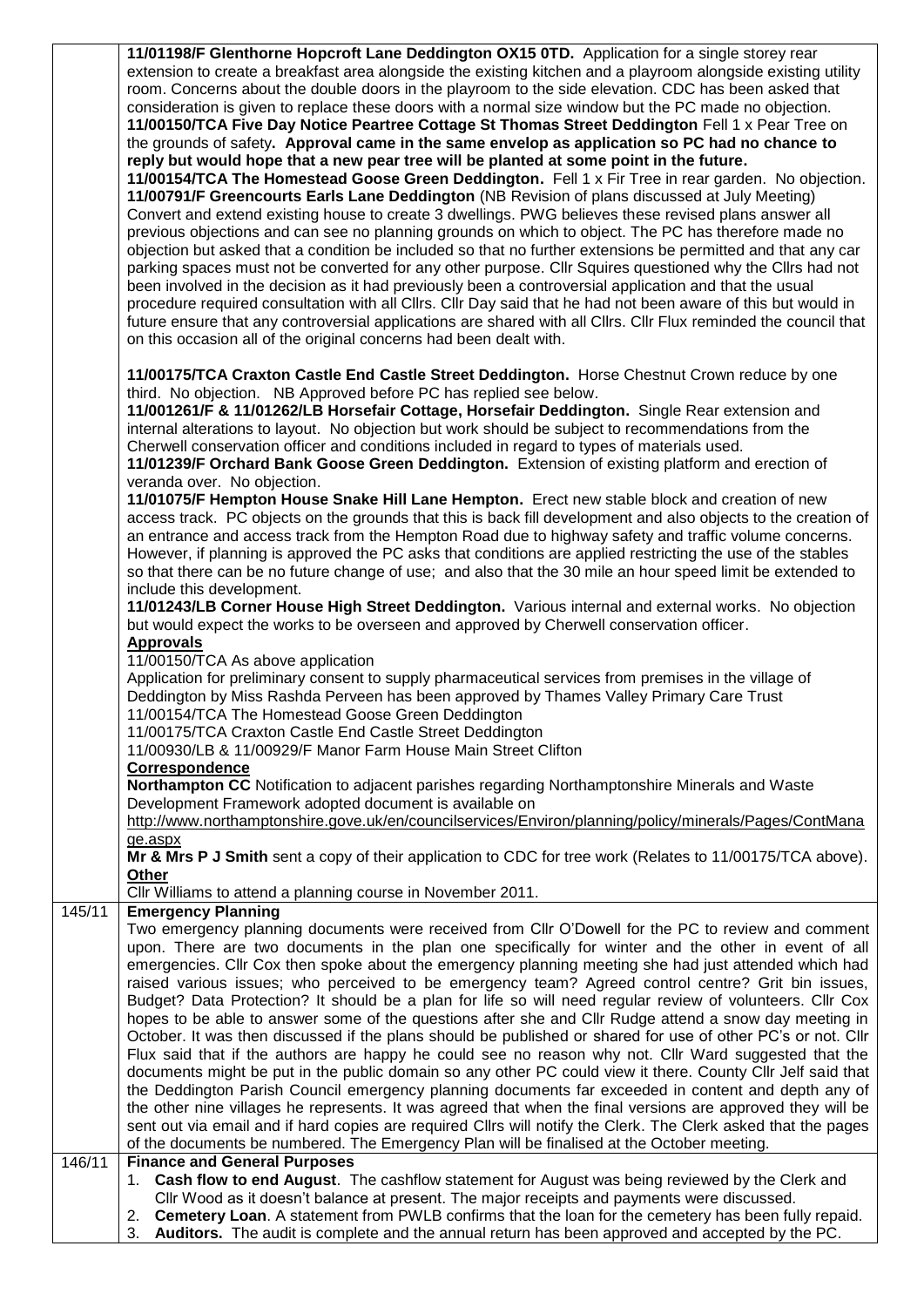|        | 4. | <b>Town Hall.</b> After a meeting with DCE a sum of £2,500 was agreed as a final settlement of the PC's      |
|--------|----|--------------------------------------------------------------------------------------------------------------|
|        |    | liability under the Town Hall leases. A copy has been returned signed as agreed by George Fenemore.          |
|        |    | Cllr Oldfield raised concerns over the details regarding the decorating lease. Cllr Wood proposed that       |
|        |    | the sum of £2500 be approved by the PC. This was seconded by Cllr Collins and resolved - nine votes          |
|        |    | for and one abstention. (Cllr Day did not vote).                                                             |
|        | 5. | Danwood copier. There is still discussion with Danwood that the copier cannot do what is required.           |
|        | 6. | Castle Grounds. Cllr Wood proposed that the Clerk be authorised to sign the new five year                    |
|        |    |                                                                                                              |
|        |    | Management Contract for the Ancient Monument at the Castle Grounds. Cllr Collins seconded this               |
|        |    | motion and it was resolved unanimously.                                                                      |
|        | 7. | Deddington at War Book. Cllr Wood proposed that £305 be made available to support this project:              |
|        |    | £200 for hard back copies and £105 for 7 copies to go to local libraries and museums. Cllr Day               |
|        |    | seconded this motion. The book contains details of Deddington (and some other) people who served in          |
|        |    | the two world wars and are named on the War Memorial. Non profit making venture by Michael                   |
|        |    | Allbrook and Rob Forsyth who are to be complimented on the initiative. Any surplus to go to local            |
|        |    | charities. This was approved by the council.                                                                 |
|        | 8. | Allotments. It was agreed that fees go up from £21 to £22 for full plot, £13.50 to £14 for half plot and     |
|        |    | others pro rata. Cllr Wood proposed that the PC contribute up to £960 to reduce the height of sycamore       |
|        |    | trees on the edge of Satin Lane, also £300 for chainsaw operatives to clear scrub area. This should          |
|        |    |                                                                                                              |
|        |    | provide 5/6 new half plots, and Lynda Lake Stewart has said that allotment holders will be responsible       |
|        |    | for and pay for preparation of the new plots. It was approved in principle although the exact details are    |
|        |    | to be confirmed with the allotment holders association and interested residents. Cllr Squires also           |
|        |    | mentioned that he believed that there was Japanese knotweed at the entrance to the allotments. The           |
|        |    | Clerk will discuss with Allotment Society.                                                                   |
|        |    | 9. Santander. The Alliance & Leicester deposit has been rolled over into Santander who has absorbed A        |
|        |    | & L. It runs to 1 July 2012 at 2.5%. Cllr Wood said that he would also look into the deposits at the         |
|        |    | Anglo Irish Bank. Cllr O'Dowell suggested that other initiatives be investigated for better returns.         |
|        |    | 10. Tertiary grants. Applications from Toby Watson for Warwick University and Matthew Teare at               |
|        |    | Loughborough. The Clerk said that she expected to receive two further applications. It was agreed that       |
|        |    | £50 book tokens be given to each.                                                                            |
|        |    | 11. Other expenditure. £106 is required for a concrete base for Betty Hills seat at Castle Ground, £250 to   |
|        |    | redecorate the clerk's office, and £95 for a base at the Holly Tree to store the PC's rock salt. This        |
|        |    | expenditure was agreed. Discussion followed about whether security should be considered for the grit         |
|        |    | but it was considered unrealistic. Cllr Watts asked that some salt be stored in the Clifton and Hempton.     |
|        |    |                                                                                                              |
|        |    | He suggested that Hempton Church may be a possible storage site. The Clerk reported that she had             |
|        |    | learned that some insurers are saying that if gritting is undertaken once by a PC it assumes                 |
|        |    | responsibility for it thereafter for the rest of the season. She will check the position with Deddington     |
|        |    | Parish Council's insurers. It was confirmed by County Cllr Jelf that the grit bins would be filled once and  |
|        |    | thereafter any top ups where the responsibility of the PC. It is thought that there will be one ton free and |
|        |    | options to purchase a further ton in bags. The snow day event Cllrs Cox and Rudge are attending              |
|        |    | should provide the full answer.                                                                              |
|        |    | 12. Solar panels. 6192 Kwh have been produced which is more than expected. Feed in tariff at 36p per         |
|        |    | Kwh comes to £2230. Export tariff at 3p for 50% assumed not to be used on the property comes to £92.         |
|        |    | A statement from SSE is expected soon as they will be every quarter once received these figures will be      |
|        |    | compared to ensure everything is correct.                                                                    |
| 147/11 |    | <b>Environment &amp; Recreation:</b>                                                                         |
|        |    | 1. Remembrance Sunday. Cllr Finnigan and the stewards will ensure that the War Memorial is in a good         |
|        |    |                                                                                                              |
|        |    | condition. The Clerk to contact the British Legion to say that the PC assumes that the same                  |
|        |    | arrangements regarding road closures (with the BL organising it) will occur again this year.                 |
|        | 2. | Funfair. Cllr Ward and the Clerk to compose a letter to businesses affected by the funfair saying that       |
|        |    | every efforts will be made to minimise inconvenience to them. The Stewards will leaflet Market Place         |
|        |    | houses and also cars prior to the funfair set up. The Clerk to check with Banbury Town Hall as their fair    |
|        |    | is under charter too.                                                                                        |
|        | 3. | <b>Christmas Tree.</b> Cllr Finnigan to seek donations towards the Christmas Tree with an order being place  |
|        |    | in October for early December installation. The lighting will need to be addressed with DCE.                 |
|        | 4. | Clifton Play Area: Cllr Ward has carried out an inspection and reported that the rubber tiles in the play    |
|        |    | area have moved and require "repointing". The Clerk confirmed that the slime is to be cleaned off. Cllr      |
|        |    | Ward suggested that the field needs to be cut and rolled before Winter but welcomed others opinions.         |
|        |    | CIIr Collins suggested that doing it in Spring would probably be better. The Clerk to liaise with Thomas     |
|        |    | Fox for suggestions for improvement and obtain quotes. The Clerk informed the PC that the OCV will be        |
|        |    | doing hedge work there on Sunday 25 September. The volunteers have done a really good job                    |
|        |    | previously so money may not be required to infill once the hedges are layed.                                 |
|        | 5. | Sports Clubs. Cllr Ward has said that the Cricket Club would like to extend the pavilion. They are also      |
|        |    |                                                                                                              |
|        |    | trying to get Southern Electric to get electric to the pavilion. She reported that the Cricket Club had done |
|        |    | a fantastic job to the pitches and that the handover from season to season seemed to be going well.          |
|        | 6. | Deddington On-Air. Cllr Ward said that the recent meeting had a good turn out with lots of good ideas.       |
|        | 7. | <b>Cemetery.</b> The Clerk requested that five hawthorn bushes (£50) and a bag of top soil (£15) be          |
|        |    | purchased for infilling the hedge to the west of the cemetery. She has investigated replacing the            |